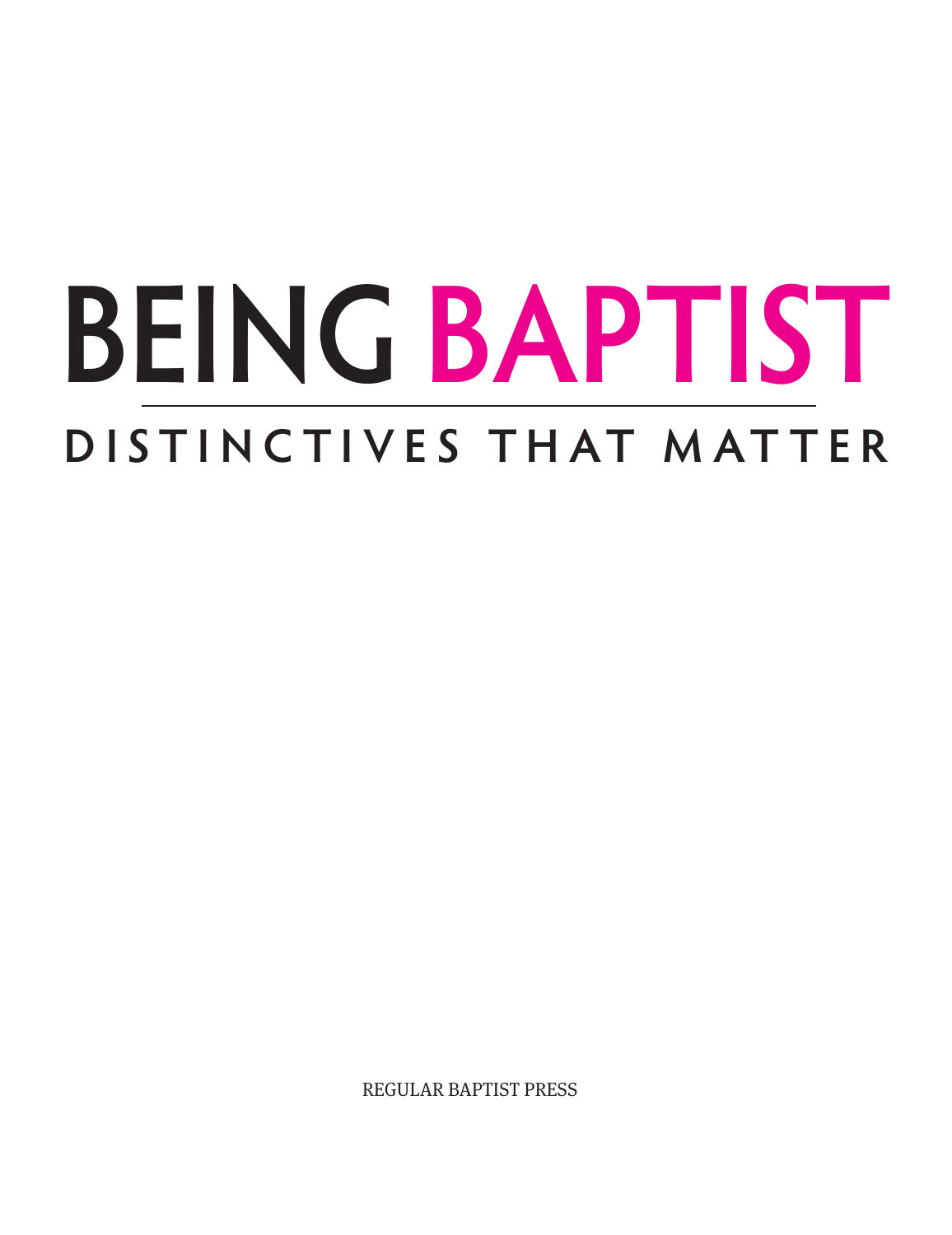#### Director of Regular Baptist Press: Alex Bauman

Being Baptist: Distinctives That Matter Adult Bible Study Leader's Guide Vol. 63 • No. 3 © 2014 • Regular Baptist Press www.regularbaptistpress.org • 1-800-727-4440 Printed in U.S.A. All rights reserved RBP0121T • ISBN: 978-1-62940-015-0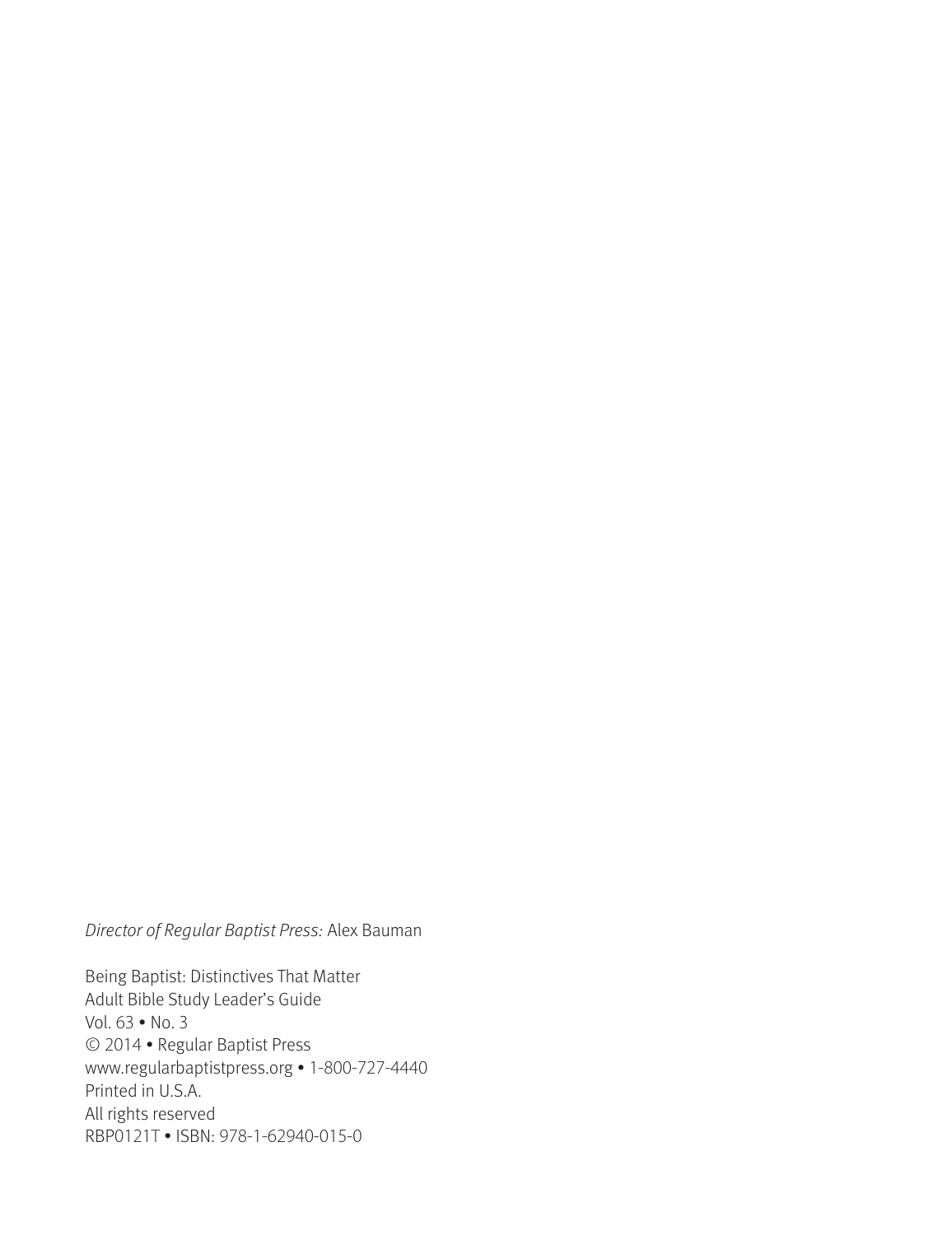## **Contents**



| Lesson 1  | <b>Baptist Distinctives Matter</b>    | 9   |
|-----------|---------------------------------------|-----|
| Lesson 2  | <b>Handling Scriptural Evidence</b>   | 18  |
| Lesson 3  | The Authority of the New Testament    | 27  |
| Lesson 4  | <b>Believer Baptism</b>               | 36  |
| Lesson 5  | <b>Pure Church Membership</b>         | 45  |
| Lesson 6  | <b>Church Discipline</b>              | 54  |
| Lesson 7  | The Lord's Table                      | 63  |
| Lesson 8  | <b>Priesthood of the Believer</b>     | 72  |
| Lesson 9  | <b>Individual Soul Liberty</b>        | 81  |
| Lesson 10 | <b>Congregational Government</b>      | 90  |
| Lesson 11 | <b>Pastors Lead</b>                   | 100 |
| Lesson 12 | <b>Deacons Serve</b>                  | 109 |
| Lesson 13 | <b>Separation of Church and State</b> | 118 |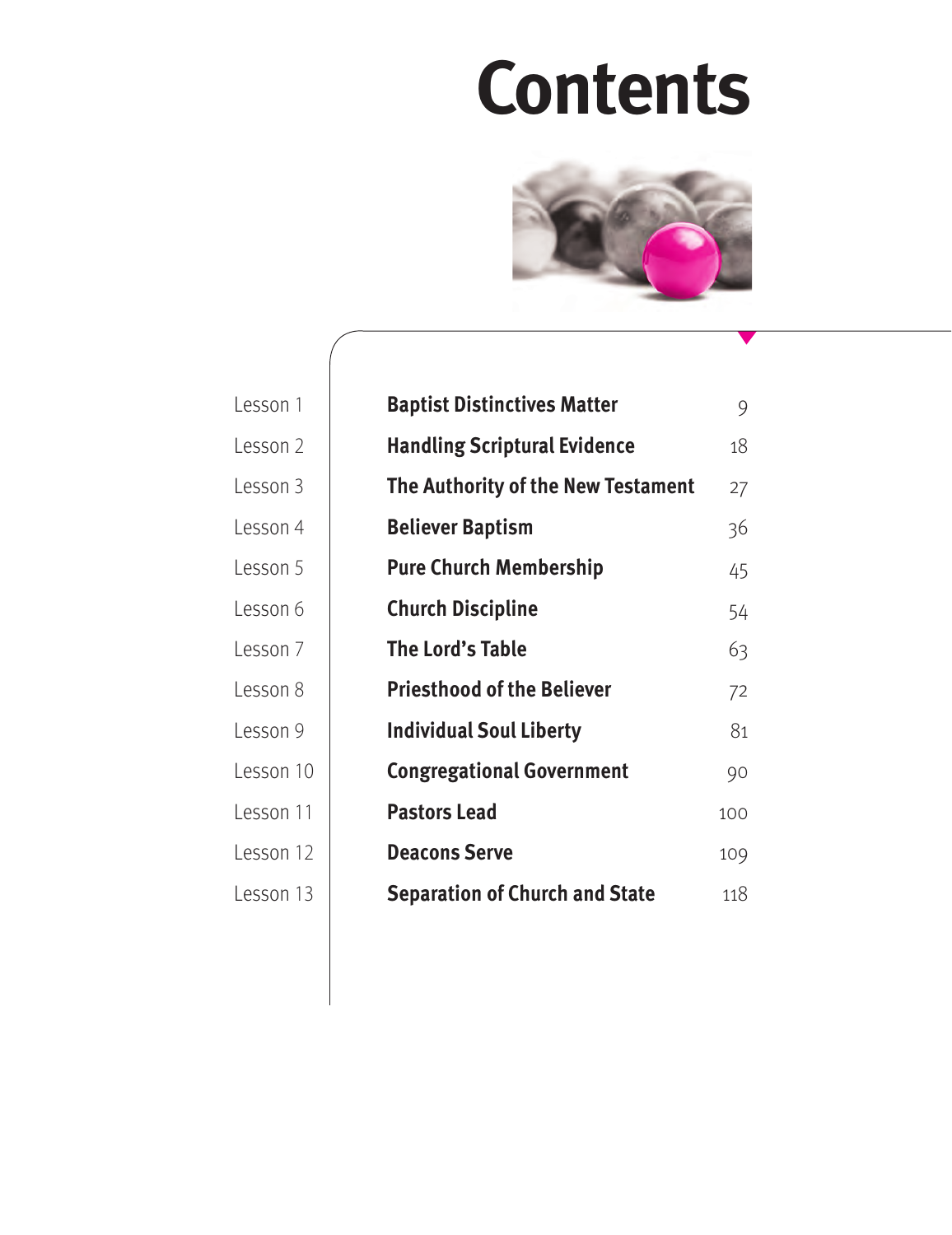## **How to Use** Truth for Living

#### **As you prepare to teach these lessons, keep these two factors in mind:**

- **The FOCUS** of productive adult Bible learning is the learner. The intent of teaching is not teaching, but learning—the learner's learning.
- **The GOAL** of productive adult Bible learning is an appropriate life-response to Biblical truth. You do not teach simply to impart information; you teach so that the Holy Spirit of God can use the truths of the Word of God to change the child of God into the image of the Son of God.

#### **The Lesson Plan**

Each *Truth for Living* lesson has three distinct parts. GETTING STARTED is the attention-getter. The questions and activities "set the table," as it were, for the study. LEARNING THE DISTINCTIVES is the heart of the lesson. A series of study questions leads the teacher and learners through the Biblical texts and information related to the distinctives. BEING BAPTIST helps the learner understand how to respond to the Biblical truths that define Baptists.

As is true of any teaching experience, you can adapt the parts of the lesson to fit your particular class. You may choose to alter the beginning activities or change the focus of the application. You will find more material in the study than you can probably cover in one class session.

#### **The Study Book**

This leader's guide is designed to accompany the Bible study book. We encourage you to distribute Bible study books to your learners. Urge them to complete the study before class. The more your learners have studied on their own, the better the class discussions will be. Most of the questions in the leader's guide are picked up from the Bible study book, you will notice the question number in parentheses. The answers to the questions are in italics immediately following the questions.

#### **Other Resources**

The resource CD has PowerPoint presentations for every lesson. They incorporate the resource visuals and provide a good way for teachers and learners to track the lesson. The resource CD also has Prezi presentations for some of the lessons. Instructions for using the Prezi presentations are on the CD. Other resources include lesson outlines and verse cards.

### **Truth for Living:**

A comprehensive, trustworthy curriculum that presents the truth of God's Word without compromise. The curriculum plan includes through-the-Bible courses as well as topical courses. Perfect for adults who want a guide in using all of God's Word as God intended.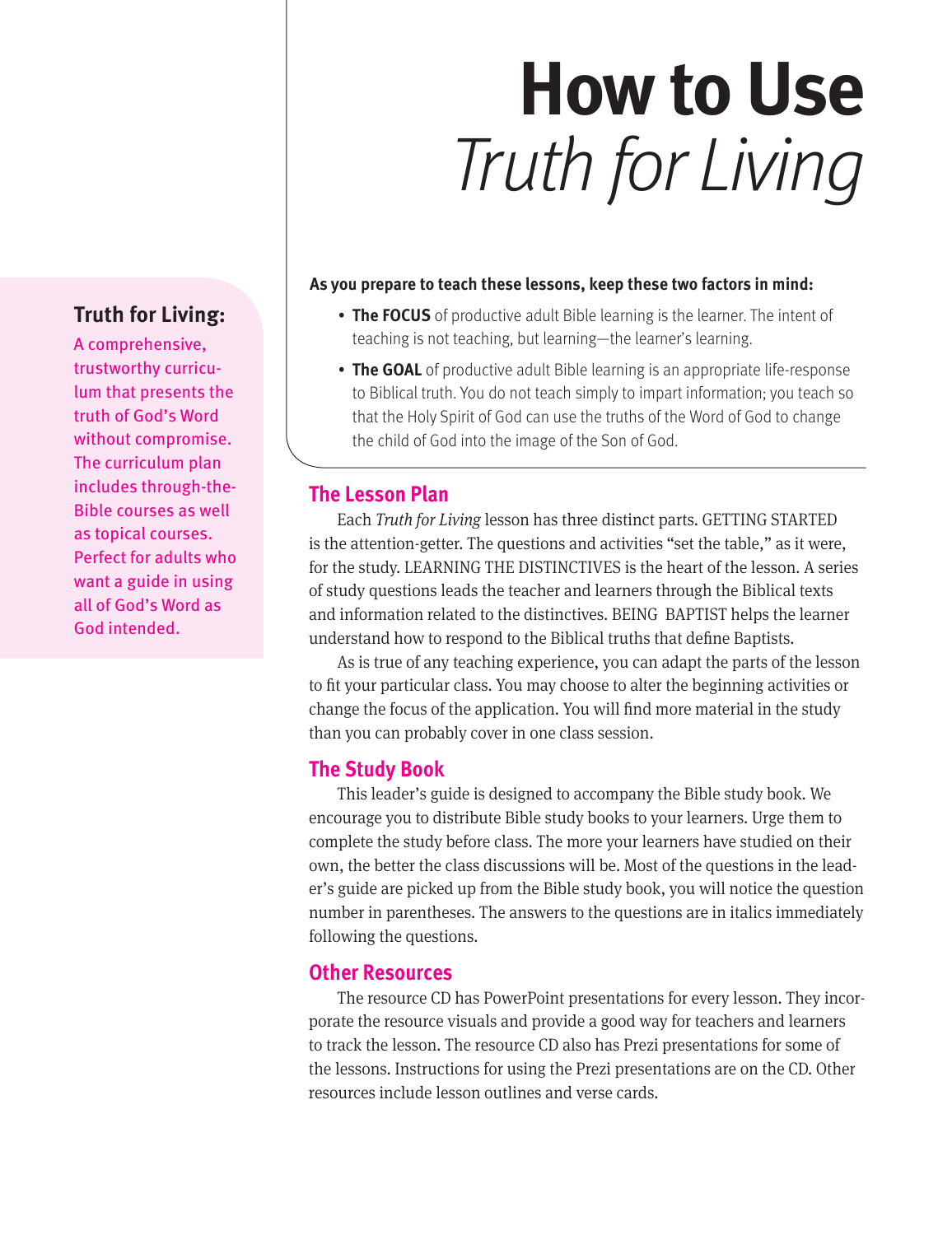## **Preface**

What makes a Baptist distinct? Do those distinctions really matter? Does calling oneself a Baptist mean anything today?

Questions like these are answered in this study about *Being Baptist*. It will help learners understand that the distinctions really do matter because they reflect a careful handling of the Scriptures. The distinctives are a by-product of *Biblical* interpretation. They are a result of a high view of Scripture and a belief that the Scriptures are sufficient for faith and practice.

The first three lessons are of particular importance. They set the table for the rest of the course. They present the rules for interpreting Scriptures that are employed throughout the study. And they make the case for using the New Testament as the guide for the church's faith and practice.

The result of this course should be learners who are Baptist by conviction rather than by convenience. They should understand that "Baptist" is more than a name with a bunch of stereotypes attached to it. They should wear the name "Baptist" as a badge, realizing what it stands for.

To get the most out this course, consider purchasing Dr. Kevin Bauder's book called *Baptist Distinctives and New Testament Church Order*. The commentary in this study follows Bauder's book closely. However, there are important sections of Bauder's book that are not included in this course because of space restraints. Some of those sections are referred to in the margins of this study. You will greatly benefit from having Bauder's expanded treatment of the Baptist distinctives. Bauder's book is available from RegularBaptistPress.org.

Pray that your learners would gain a clear understanding of what being Baptist is all about. Pray most of all that they would see the importance of handling Scripture in the way God intended.

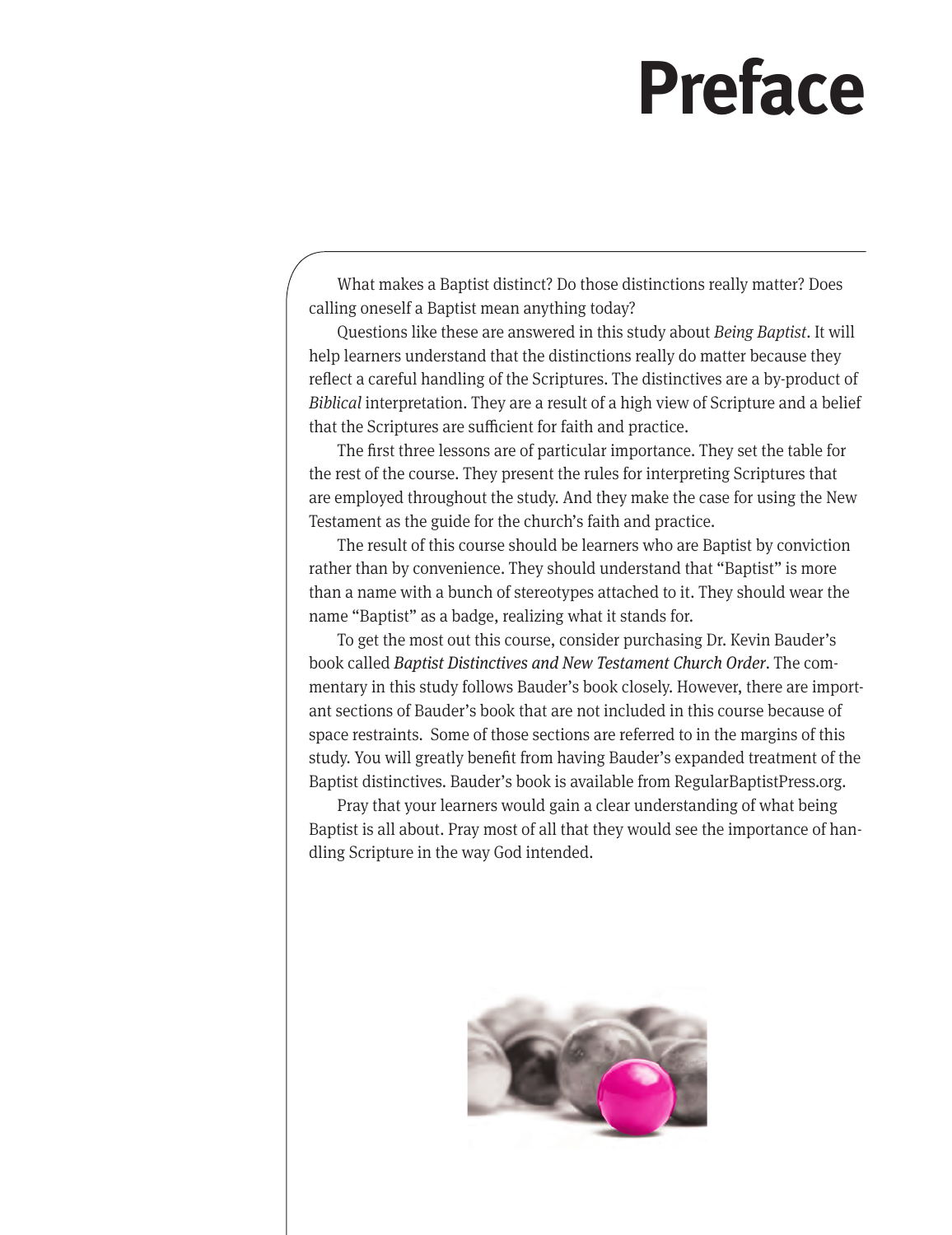

SSON 1 **LESSON 1**

Ш

## **Scripture Focus** Isa. 7:14; Matt. 1:23; John 1:1; Acts 20:27; 2 Tim. 2:2; 3:16, 17; 2 Pet. 1:20

#### **Summary**

Most Baptists don't know what the Baptist distinctives are or what function they serve. This lesson covers the function of Baptist distinctives and gives an overview of each one. The lesson ends with a challenge to the church to effectively teach the Baptist distinctives on an ongoing basis.

#### **Outline**

- I. Denominational Labels
	- A. Value
	- B. Meaning
- II. The Baptist Distinctives
	- A. Functions
		- 1. The distinctives set Baptists apart
		- 2. The distinctives work as a bundle
	- B. Descriptions
		- 1. Absolute authority of the New Testament
		- 2. Believer baptism
		- 3. Pure church membership
		- 4. Individual Christian responsibility
		- 5. Congregational government
		- 6. Separation of church and state
- III. Personal Convictions

#### Memory Verse

"And the things that thou hast heard of me among many witnesses, the same commit thou to faithful men, who shall be able to teach others also" (2 Timothy 2:2).

## **Topic**

Baptist distinctives

### **Theme**

The Baptist distinctives as a whole separate Baptists from all other groups.

### **Desired Learner Response**

The learner will know the Baptist distinctives and will contribute to planning ways to teach them in his church.

### **Materials**

• Resources 1–4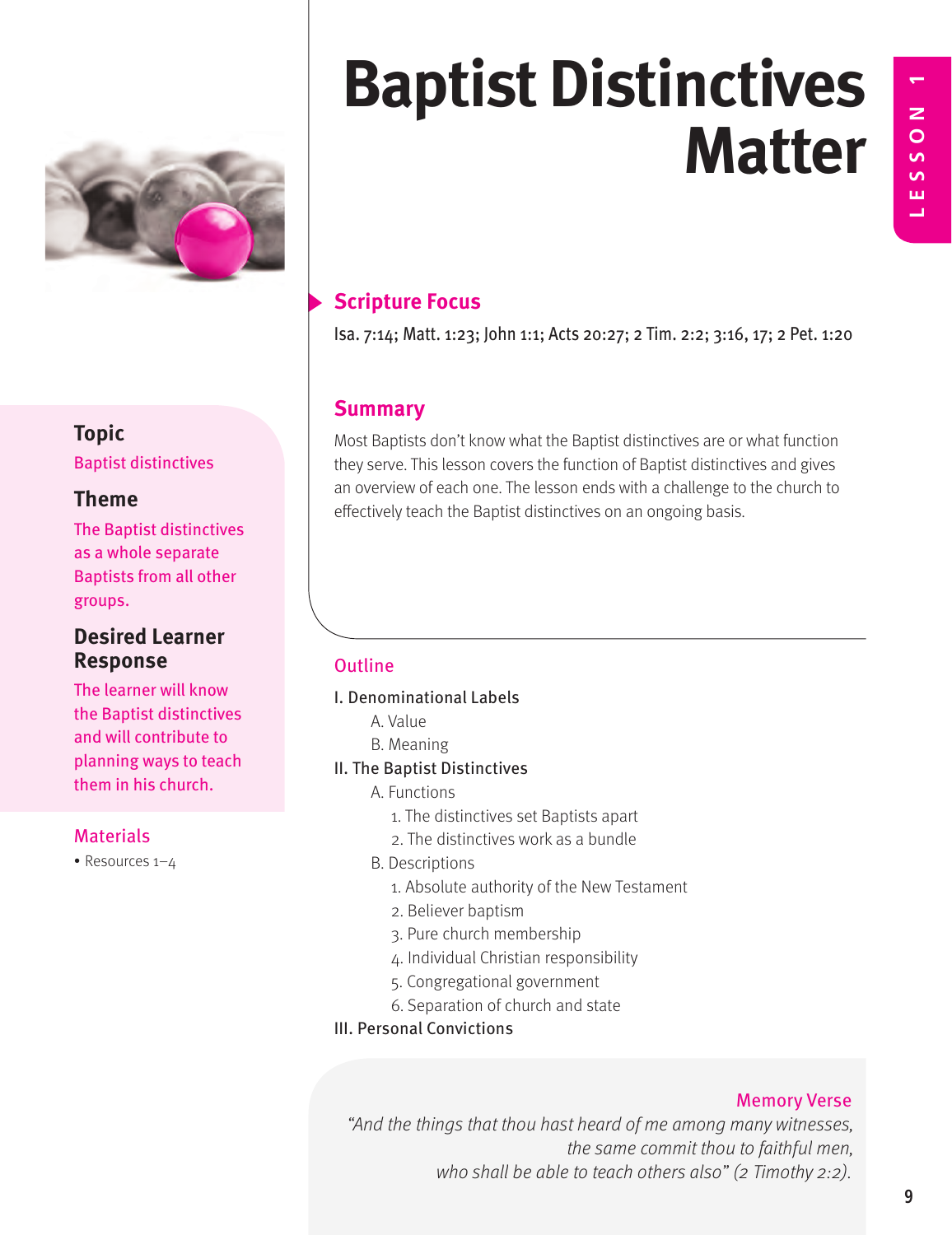## **GETTING STARTED**

#### **Five Things in Common**

Have the learners pair up with someone they are not related to. Give the pairs four minutes to come up with five things they have in common.

#### **ASK:** What commonalities surprised you?

#### **ASK:** Which ones might other people consider unusual?

#### **ASK:** What did you find out that you did not have in common with your partner?

We could find things we all share in common if we thought about it long enough. That we are all Baptists means we share beliefs that make up the Baptist distinctions.

We are going to explore what *Being Baptist* is all about. We will find that our common beliefs are important to know and embrace. The distinctives that set us apart are *Distinctives That Matter*.

#### **Five Elimination Questions**

Have all the learners stand or raise their hands if they are unable to stand. Read the five elimination statements one at a time. When a learner doesn't agree with a statement, he must sit down or lower his hand.

- I believe coffee is a necessary part of a day.
- I believe chocolate should be a food group.
- I believe grocery shopping is a form of torture.
- I believe early morning is the best time to get work done.
- I believe mountain vacations are better than beach vacations.

Some people should still be standing after the last statement. Have that group of people come to the front of the classroom.

**ASK:** What would those of you who are seated call this group of people based on their common beliefs? Let several learners give suggestions. Some of them might be humorous. That's fine. Have the learners who are seated agree on a name for the group with the common beliefs.

#### **ASK:** How do those of you in the group feel about the name you've been given?

Have the learners return to their seats.

All of us are like this group in that we have common beliefs that other people recognized. Those other people named us according to those common beliefs. That name is "Baptist."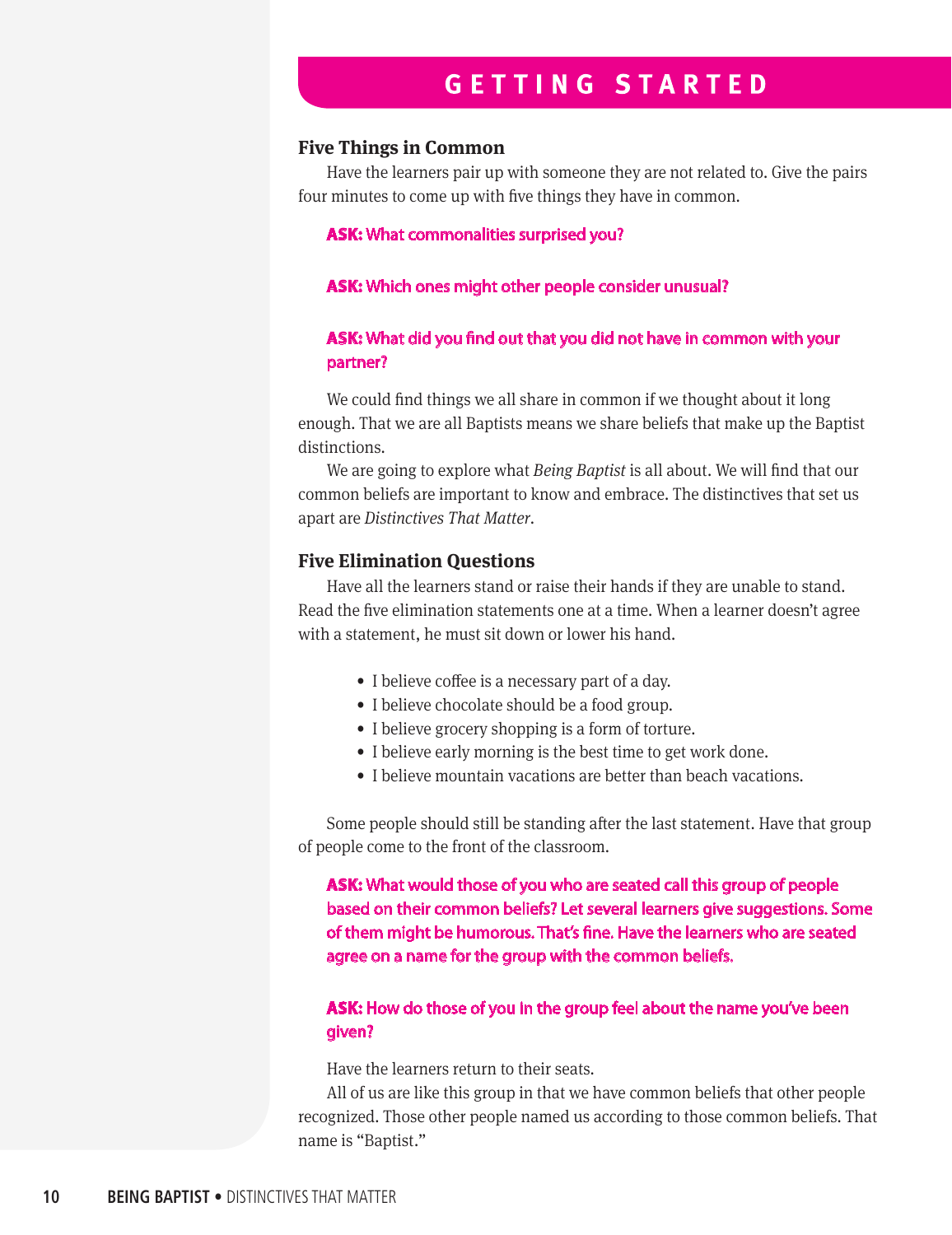We are going to explore what *Being Baptist* is all about. We will find that our common beliefs are important to know and embrace. The distinctives that set us apart are *Distinctives That Matter*.

## **LEARNING THE DISTINCTIVES**

#### **I. Denominational Labels**

#### **A. Value**

Denominational labels are going out of style. That is unfortunate. Those labels are a kind of shorthand. They stand for sets of ideas. When people say, "I am a Lutheran," or "I am a Presbyterian," they are not just identifying themselves with an organization or a social group. They are identifying themselves with a combination of convictions. Each of the major denominational labels stands for a set of ideas. At one time, Christians thought these ideas were so important that they deserved labels. They used the labels to distinguish one set of convictions from another. They wore their labels as the badge that identified their distinctive beliefs.

#### **ASK:** Do you consider your denominational label as a badge? Explain. (Q3)

Unlike some denominations, Baptists did not choose their own label. Their opponents gave it to them as shorthand for the doctrines and practices that distinguished Baptists from other Christians. Because Baptists were strongly committed to these ideas, they embraced the label. They were pleased to accept a name that stood for important teachings.

#### **ASK:** Are you pleased, displeased, or indifferent when it comes to the Baptist label? (Q4)

Most people who wear the name "Baptist" no longer know the ideas it stands for. If asked to name the characteristic teachings of their group, most merely observe that their churches perform baptisms by immersing rather than sprinkling or pouring. Increasingly, church members display an astonishing lack of knowledge about just what Baptists believe.

#### **ASK:** What do you think the name *Baptist* stands for? (Q5)

Sadly, ignorance of the meaning behind the Baptist name is too often shared by Baptist leaders. It is not difficult to find lists of Baptist distinctives, but such lists are often marred by one of two faults. The first fault is that many of the lists were compiled by writers who really did not know what Baptists believe. Consequently, their lists either omit important teachings, or they add teachings upon which Baptists have never agreed. Sometimes they do both.

The second and more serious fault is that some lists have been compiled by people with theological axes to grind. Some groups would like to claim to be the only true Baptists. They attempt to bolster their claim by trying to define all other Baptists out of existence. Their lists are little more than propaganda tools.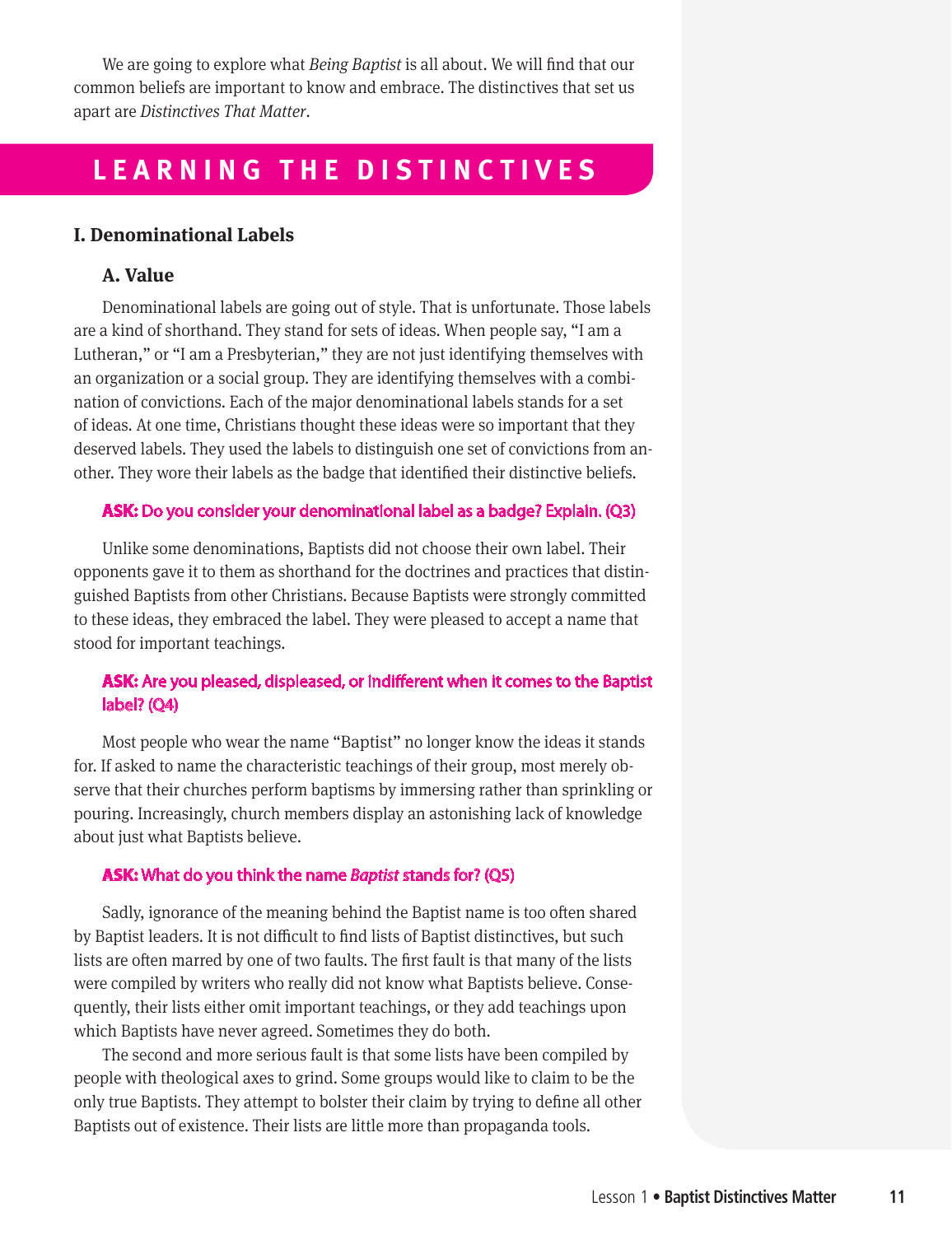This point becomes obvious each time someone seeks a current, nontechnical resource that would explain what a Baptist is. Not a single work could be heartily recommended without reservation. Every pamphlet or book available required, at best, a guarded endorsement.

That is surprising. Baptists used to publish many good statements of their beliefs. Some older works were worthy of recommendation virtually without reservation. But that is no longer the case.

#### **ASK:** Describe your desire to know what Baptists believe. (Q6)

#### **B. Meaning**

A need existed for a short book that would explain Baptist thought and practice to ordinary church members and, perhaps, to those who are training for ministry. Kevin Bauder's book *Baptist Distinctives and New Testament Church Order* undertook this task. This course is based on Bauder's book. His book answers the question, What is a Baptist? for people who are not theological experts. It does not, however, try to defend all of the distinctive Baptist beliefs in detail, though it does usually indicate where the main proofs lie. The book is now the definitive volume on Baptist distinctives, and it no doubt will be for years to come.

This course has the same goal as Bauder's book with an added goal of challenging learners to conduct themselves according to their Baptist beliefs. The lessons will help learners understand how to live as Baptists, hence the course name *Being Baptist*.

Both this course and Bauder's book explain the ideas and practices that set Baptists apart from other Christians. They address this explanation primarily to those who have either grown up in or entered Baptist circles without understanding the beliefs that shape the Baptist mind and heart. Secondarily, they offer an explanation to non-Baptists who are curious about Baptist beliefs. However, neither one is a defense to answer all the arguments of those who disagree. And neither of them treats exhaustively every aspect of Baptist theology. Both resources are overviews, not for the theological professional, but for the thoughtful inquirer.

#### **II. The Baptist Distinctives**

Baptists are defined by their characteristic beliefs. Taken together, these beliefs are called the Baptist distinctives. Before we actually begin to explore these distinctive teachings, we need to understand how they function.

#### **A. Functions**

#### **1. The distinctives set Baptists apart**

The distinctives are what set Baptists apart from other Christians. Therefore, no belief that is held universally by Christians can qualify as a Baptist distinctive. Some teachings set all Christians apart from other religious people. These "Christian distinctives" are known as essentials, or fundamentals. All true Christians affirm the fundamentals. Because Baptists are Christians, they also believe the fundamentals. A person who denies one of the fundamentals cannot be a Baptist because that person is not a Christian (though too often such persons dis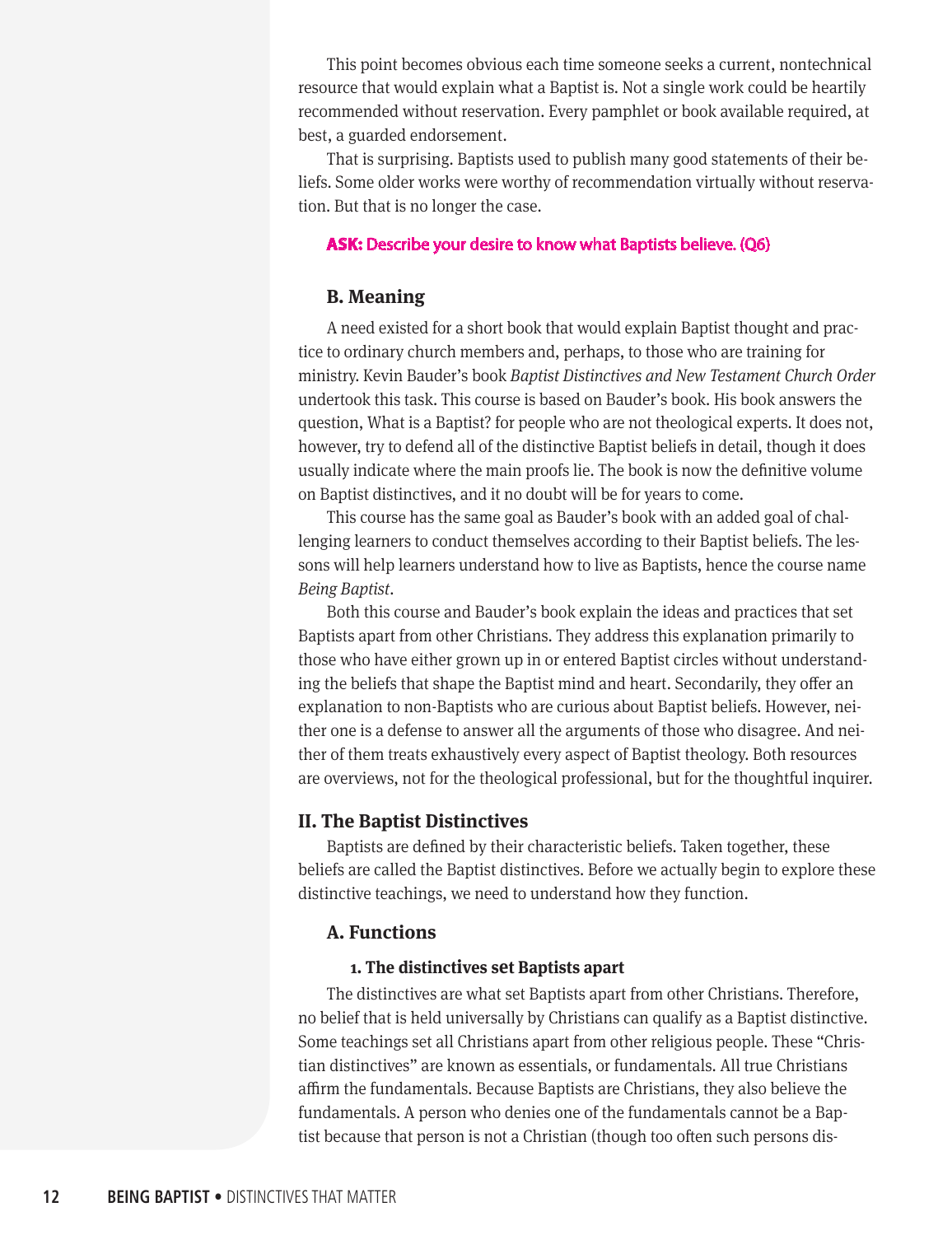honestly continue to call themselves Christians and even Baptists). By the same token, Methodists and Presbyterians affirm the fundamentals, for they, too, are Christians. A person who denies a fundamental doctrine cannot rightly be called a Methodist or a Presbyterian. The fundamentals are the common property of all true Christians, whether Baptist, Lutheran, Calvinist, or Wesleyan. Therefore, a fundamental doctrine is not really a Baptist distinctive, even though all genuine Baptists believe it.

#### **ASK:** What are the fundamentals of the Christian faith? (Q7)

#### **RESOURCE:** Display resource 2. Point out any of the fundamentals the learners failed to mention. Use the illustration to help them make the distinction between fundamentals and Baptist distinctives.

The fundamentals of the faith include the inspiration and infallibility of the Scriptures (Ps. 12:6, 7; Rom. 15:4; 2 Tim. 3:16, 17; 2 Pet. 1:20); the deity and virgin birth of Christ (John 1:1; Heb. 1:8, 9; Isa. 7:14; Matt. 1:23); the sufficiency of Christ's substitutionary atonement (Acts 20:28; Rom. 3:25; 5:9; Eph. 1:7; Heb. 9:12–14); the literal, bodily resurrection of Christ (Luke 24:36–46; 1 Cor. 15:1–4, 15:14, 15); and the literal, bodily second coming of Christ (Acts 1:11; 1 Thess. 4:16, 17; Rev. 22:12).

**READ:** John 1:1. **ASK:** Why is the deity of Christ a fundamental of the faith? (Q8) *If Christ is not God, then His death on the cross was meaningless and we are still in our sins.*

**READ:** Isaiah 7:14; Matthew 1:23. **ASK:** Why is the Virgin Birth a fundamental belief for Christians? (Q9) *If Christ was not born of a virgin, He would be a mere man and unqualified to die for the sins of the world.* 

**READ:** 2 Timothy 3:16, 17; 2 Peter 1:20. **ASK:** Why is the infallibility and inspiration of Scripture a fundamental of the faith? (Q10) *If the Scriptures were not inspired and infallible, we couldn't be sure of anything they said about God and salvation.*

The trend is for people who deny the fundamentals to call themselves Christians or even Baptists. But remember that those labels still have meaning. Those who abuse those labels cannot actually change what it means to be Baptist, any more than a person could call his cat a dog and thereby change what it means to be a dog.

**ASK:** Should Baptists abandon the Baptist label because some groups abuse the label? Explain. (Q11)

#### **2. The distinctives work as a bundle**

While the Baptist distinctives set Baptists apart, we must not say that *only* Baptists hold *any* of the Baptist distinctives. Baptists are characterized by several beliefs. Not one of those beliefs is absolutely unique to Baptists.

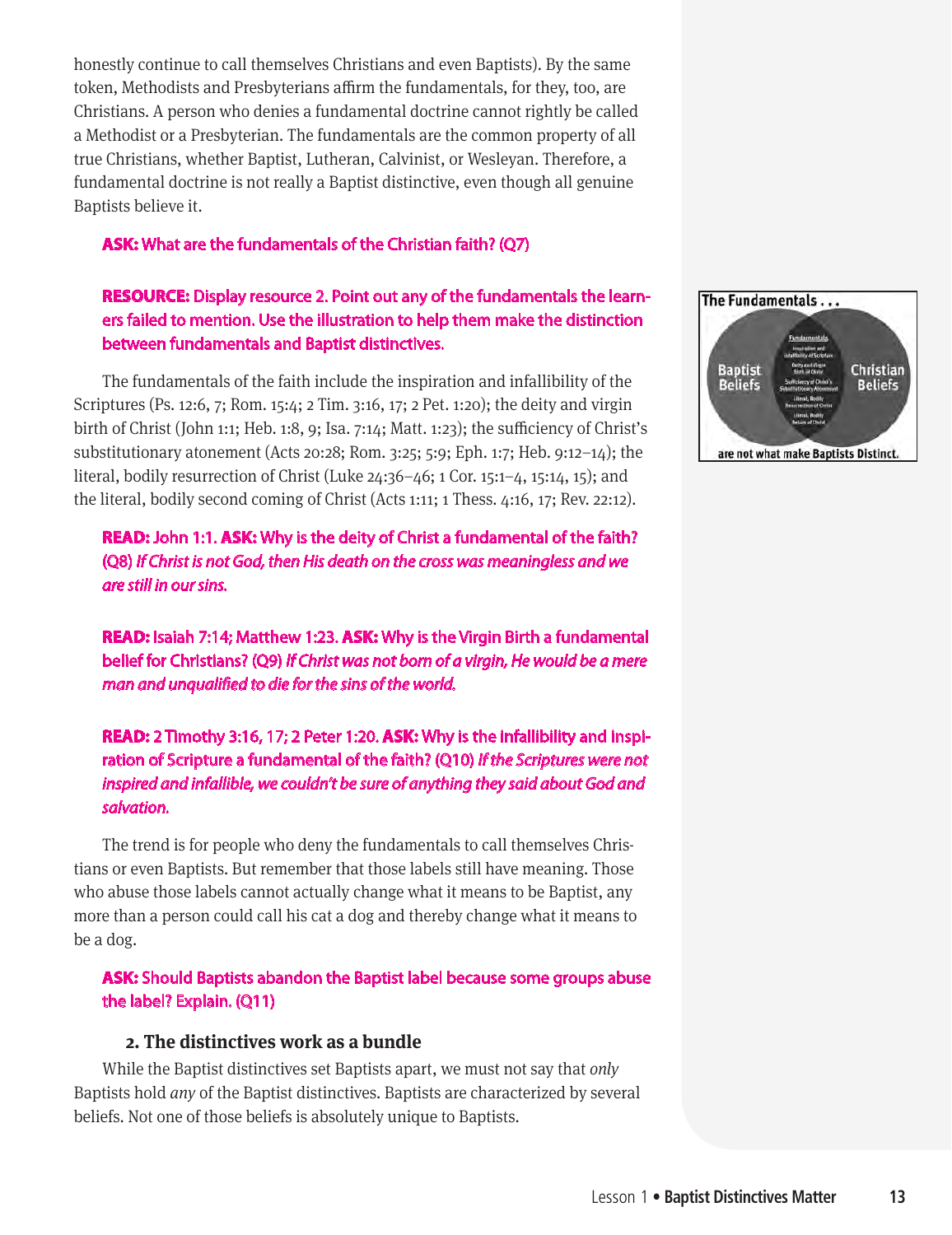



#### **RESOURCE:** Display resource 3. Use the illustration to show that the bundle of distinctives is what makes Baptists distinct from other groups.

No matter which Baptist distinctive you choose, you can find other Christians who acknowledge it. No single distinctive *by itself* is sufficient to distinguish Baptists from all other groups of Christians.

What makes Baptists different is that they alone hold the combination of beliefs that are known as the Baptist distinctives. Each individual belief is held by some other group, but no other group holds the whole bundle. Baptists are distinguished, not by the individual teachings, but by the combination of teachings that make up the Baptist distinctives.

While each of the Baptist distinctives is held by *some* other Christians, no Baptist distinctive is held by *all* other Christians. Therefore, each one of the distinctives sets Baptists apart from some other Christian group. When all of the distinctives are added together, the combination ends up setting Baptists apart from all other Christians.

#### **B. Descriptions**

This course puts six distinctives in the Baptist distinctives bundle. Seeing the six parts of the bundle side by side before examining each one in-depth will help us gain more from this course as we progress through it.

#### **RESOURCE:** Display resource 4 as an overview of the Baptist distinctives.

#### **1. Absolute authority of the New Testament**

Biblical authority is often listed as a Baptist distinctive. But the true distinctive is more specific. Baptists consistently affirm the absolute authority of the New Testament in all matters of church faith and order. Baptists insist that the only divinely inspired textbook on the church is the New Testament. When Baptists speak about the church, they often specify that it is the "New Testament Church" that they have in mind.

#### **ASK:** How is this distinctive evident in our church? (Q12)

#### **2. Believer baptism**

Believer baptism is the obvious Baptist distinctive. It's hard to miss a person soaking wet in a baptismal! Sometimes believer baptism is the only distinctive a Baptist knows.

How does the Baptist approach to water baptism differ from the perspectives of the other denominations? Baptists generally argue that their approach is defined by three emphases. They insist that valid, Scriptural baptism requires, first, proper subjects; second, a proper meaning; and, third, a proper mode. To these three, some Baptists add a fourth emphasis, maintaining that valid baptism must occur under proper authority or a proper administrator.

#### **3. Pure church membership**

Baptists emphasize pure church membership. The three central themes of pure church membership are regenerate, or spiritually reborn, membership, bap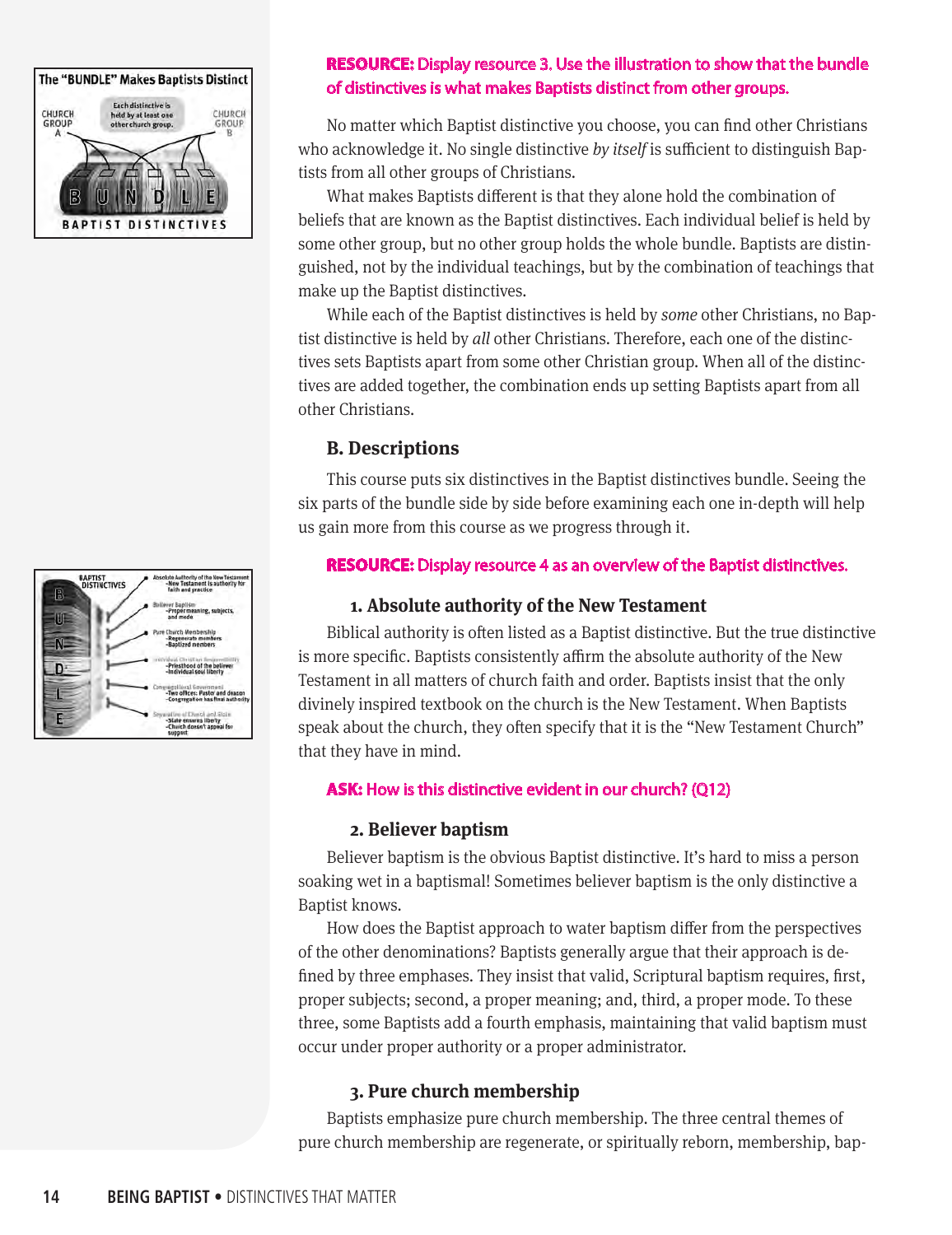tized membership, and church discipline. True Baptist churches will not accept the unregenerate and those not properly baptized into their membership. Baptists also hold members accountable to a holy standard, and they practice church discipline to keep the membership pure.

#### **ASK:** What pressures on a church might tempt it to compromise their belief in a pure church membership? (Q13) *A need to add members to increase the church budget. A desire to be seen as a loving and inclusive church.*

#### **4. Individual Christian responsibility**

Baptists believe that every Christian has received tremendous privileges and, consequently, bears tremendous responsibilities. We also believe that the Lord Jesus Christ, through the work of the Holy Spirit, has made each believer competent to fulfill these responsibilities in company with other believers. Baptists typically discuss these privileges, responsibilities, and competencies under two headings: the priesthood of the believer and the soul liberty of the believer.

Baptists understand the priesthood of the believer to mean that Christians require no separate priesthood other than that of the Lord Jesus Christ. Because Christ is the only mediator between humans and God, each believer has the privilege and duty of direct access to God.

#### **ASK:** How important to you is your direct access to God through prayer? (Q14)

Soul liberty is the responsibility that all believers share to understand and obey God's requirements for themselves. This duty cannot be delegated or assigned to another believer. Each individual believer is personally responsible for understanding and obeying God.

#### **5. Congregational government**

Baptists believe that churches ought to be governed congregationally. They believe that the final authority under Christ for making the church's decisions is invested in the congregation as a whole. Baptists believe that congregational government does the most justice to the pattern and teaching of the New Testament.

#### **ASK:** How have you seen congregational government worked out in our church? (Q15)

#### **6. Separation of church and state**

Lastly, Baptists have been identified by their belief in separation of church and state. Baptists believe that the coercive power of the state must not be used to enforce matters that should be left to the conscience before God. And Baptists believe that Christianity should not appeal to the state for support or advantage. The state's role then is to ensure that people have liberty to worship God according to the dictates of their own consciences.

#### **ASK:** In what ways might the separation of church and state be threatened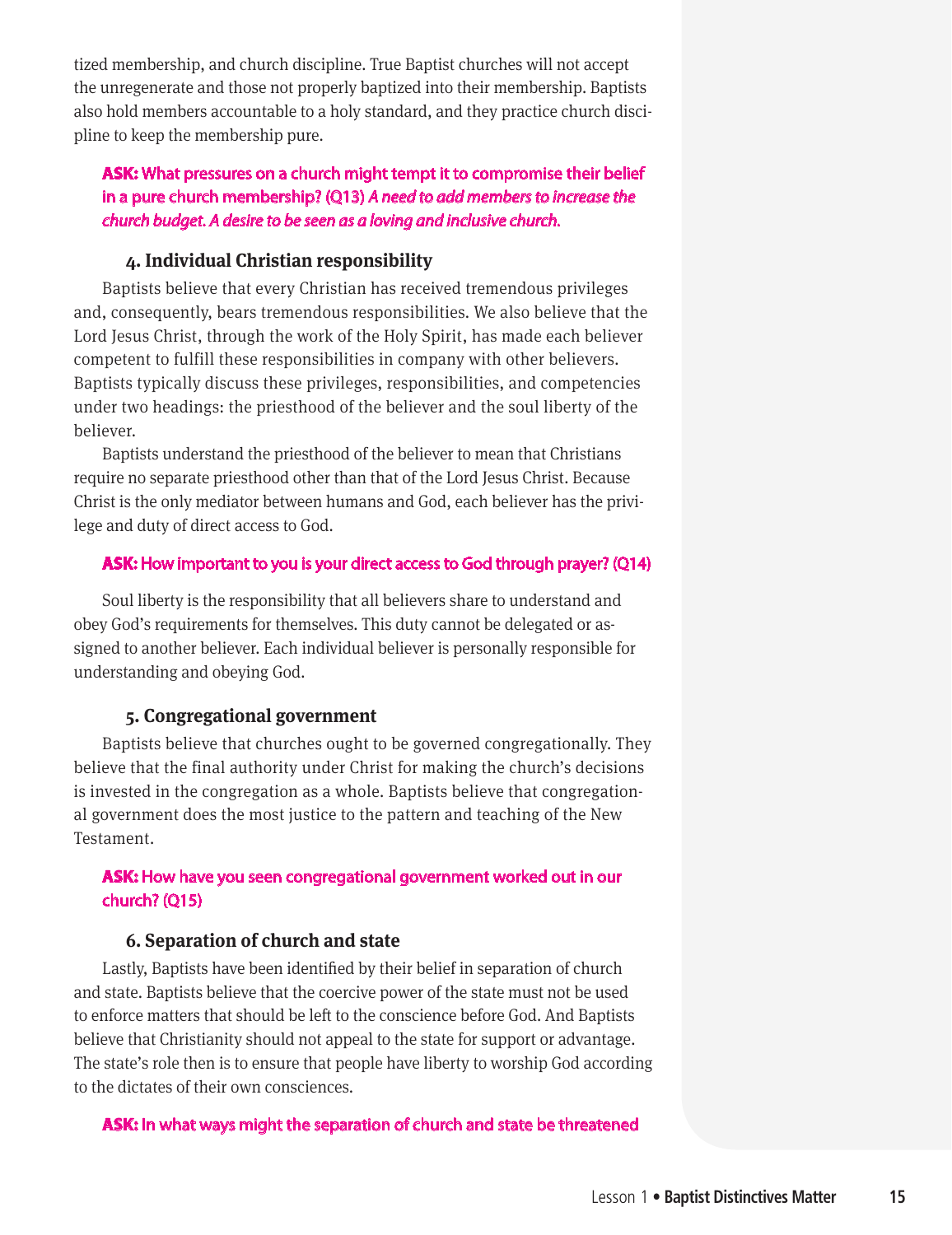in years to come? (Q16) *The state could call some of the teachings of the church unconstitutional. The state could try to enforce hiring practices on churches, requiring them to hire pastors regardless of their gender or "sexual orientation."*

#### **III. Personal Convictions**

Being Baptist is not something we should take lightly. We should be Baptist by conviction rather than by convenience. We should know what being a Baptist means and recognize the connection between our beliefs and our approach to Scripture. We come to Baptist convictions through a consistent, Biblical hermeneutic (principle and method of interpretation). Neither preference nor opinion is the source of our Baptist distinctives. They come neither by traditions nor consensus. They come from God's Word as we study it as God intended.

#### **READ:** Acts 20:27. **ASK:** What was Paul's conviction when it came to sharing God's truth? (Q17) *He shared the whole counsel of God. He didn't hold back teaching some doctrines, relegating them as unimportant.*

We should learn the Baptist distinctives well and commit to passing them on to future generations. We should commit to raising Baptist children because we recognize the importance of a consistent approach to all Scripture.

**READ:** 2 Timothy 2:2. **ASK:** What pattern did Paul command Timothy to follow? (Q18) *Paul told Timothy to pass what he taught to him on to faithful men who would be able to teach others also.* 

## **BEING BAPTIST**

#### **Learning Distinctives**

**ASK:** How did you come to be a Baptist? (Q19)

**ASK:** What did you learn about the Baptist distinctives from this overview lesson? (Q20)

#### **Raising Baptists**

**ASK:** Why is it important to teach the Baptist distinctives to the next generation? (Q21) *So they will choose to be part of a Baptist church when they are on their own. So they won't end up in a church that compromises Biblical truth.*

**ASK:** How might our church effectively teach the distinctives on an ongoing basis? (Q22) *Teach this course on a regular basis. Give new members a copy of* Baptist Distinctive and New Testament Church Order *by Dr. Kevin Bauder. Preach on each distinctive. Purposefully point out when the distinctives are evident in the life of the church. Have individuals saved out of other church backgrounds give their testimonies about the importance of being Baptist.*